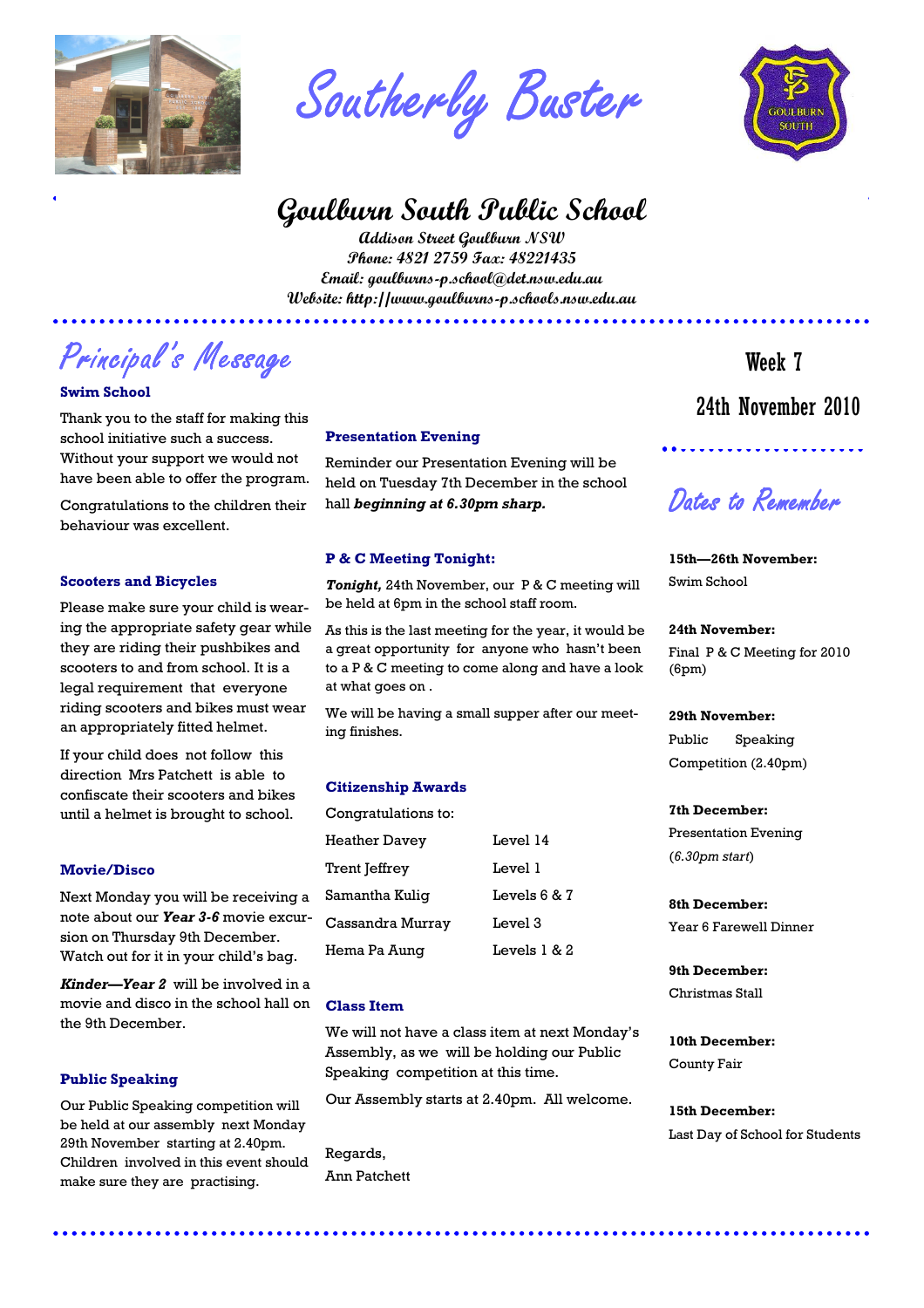# What's happening in Group K/1SM

Year 1 are revising the use of adjectives in their writing.

We are still having trouble with lost items of clothing etc. which have no names on them. Would you please ensure your child's clothing, lunch boxes, drink bottles etc. has their name on.

Today is the last orientation day for 2011 Kindergarten children.

# What's happening in Group 3H hands and the What's happening in Group 4M

Mrs Hansen has been very impressed with the excellent behaviour Year 3 has shown at Swim School and also by those students who have been working hard back at school.

At the moment we are working on Multiplication and Division in Maths. We will be writing letters to 4M this week as we have been learning how to write Recounts.

Please remember to bring pencil cases to school with plenty of lead pencils.

What's happening in Group 1/2M

In Mathematics our class has enjoyed using lots of the new Maths equipment that was purchased under National Partnerships.

We have counted using different coloured bugs to add 50, 20, 10, 5 and 2. The multi-sided dice have been very popular as has the sorting set. Our place value flip chart helped us count and read numbers to thousands.

When we used the "pretend" money, we felt very rich.

Year 4 are investigating porous rocks—they have been collecting rock samples around the school. They are trying to identify the rocks found in their environment.

The students have made a fantastic 'Fantasy Garden'. We have some very unusual flowers, skull, lollypop and even a dinosaur flower. These will be on display in the library for the school to view.

### 外外 **Class of the Week Canteen Vouchers**

Congratulations Year 4 Congratulations to

Jannicha Verayouttana and Friday Karbehl \*\*\*\*\*\*\*\*\*\*\*\*\*\*\*\*\*\*\*\*\*\*\*\*\*\*\*\*\*\*\*\*\*\*\*\*\*\*

What's happening in Group 5L What's happening in Group 6 $\mathcal C$  What's happening in the Library

All the students attending swim school are having a fantastic time and improving.

This week we are continuing on with last weeks classroom activities and plans and next week I look forward to getting back to our usual routine.

The students have completed more on their string-art and they are looking fabulous! We can't wait to show them off.

Next week Year 6 we will be participating in a special science activity involving eggs. Each student will become the proud parent of an egg and they must protect it for 24 hours.

This is an exercise to help students understand the concept of constraints and trade offs. Year 6 are very excited about this task.

I am so pleased with the progress Year 6 has made with fractions, decimals and percentages.

This is the last week of borrowing for the year.

Children are only permitted to borrow one book this week.

All children are encouraged to return outstanding loans or overdue books as soon as possible.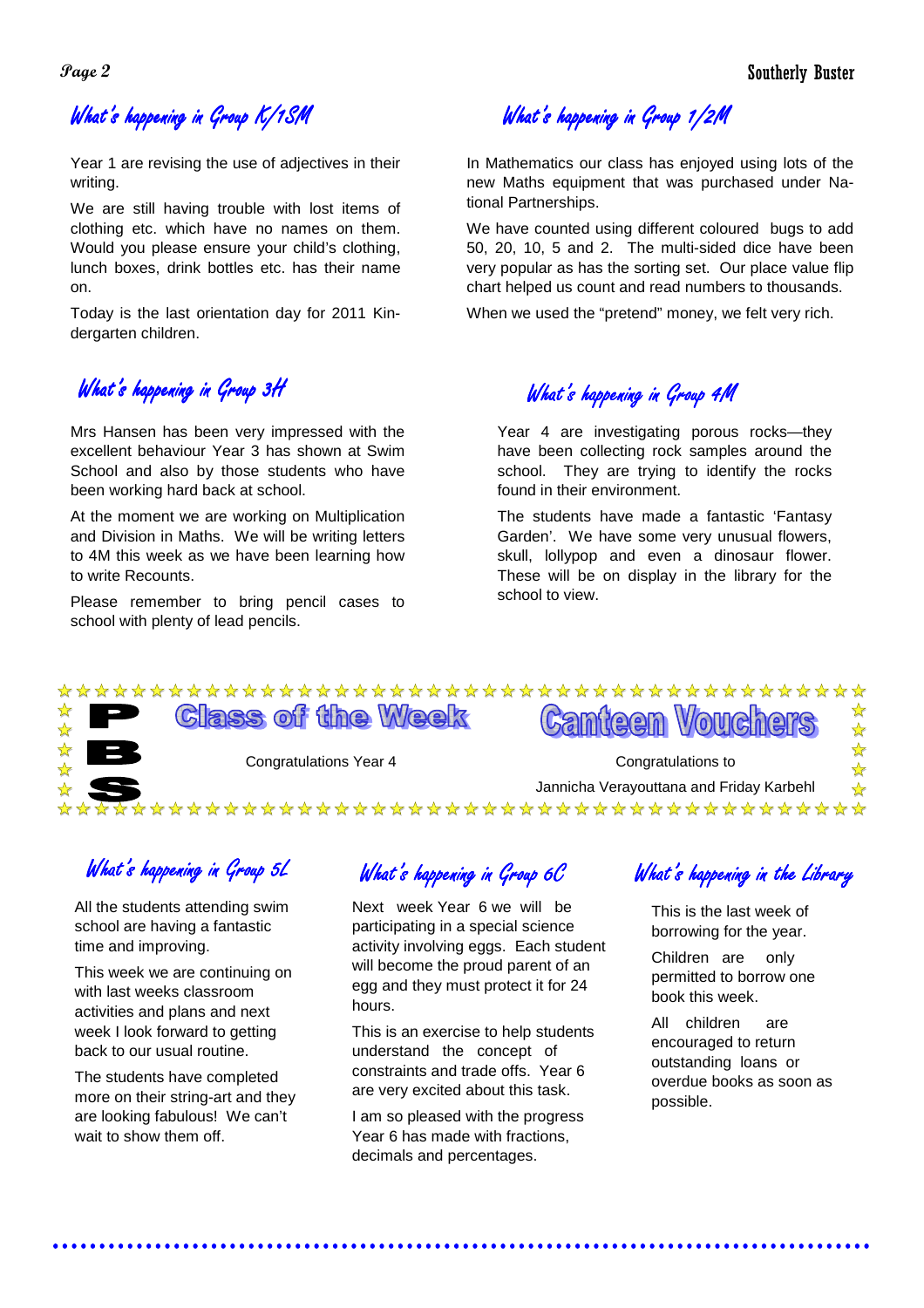| <b>Christmas Stall Helpers</b>                                          |  |  |
|-------------------------------------------------------------------------|--|--|
| I am able to help on the Christmas Stall on Thursday 9th December from: |  |  |
| 9.30am-10.30am                                                          |  |  |
| $\Box$ 11.00am-12.00pm                                                  |  |  |
| Class: _______________________                                          |  |  |